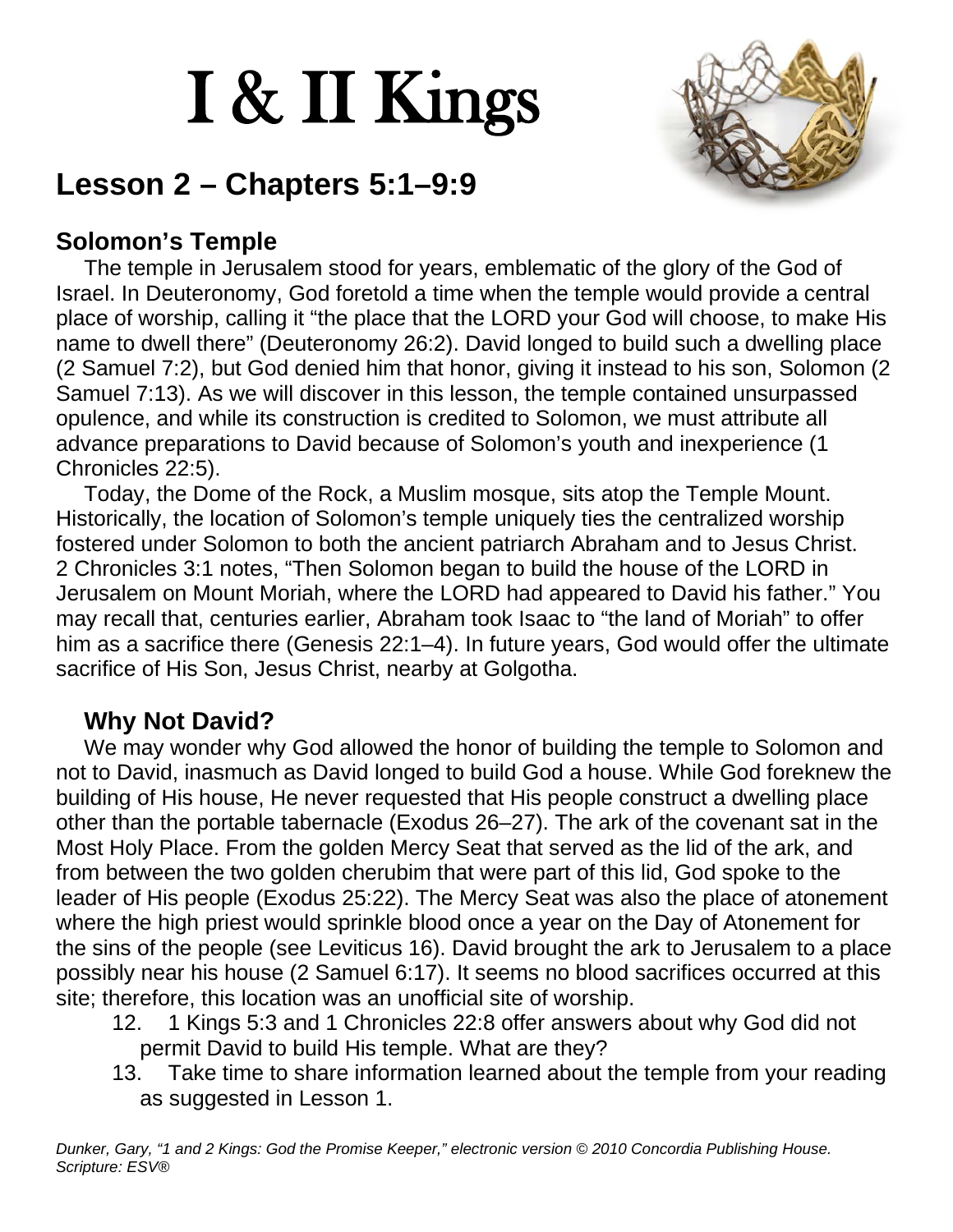#### **The Temple**

Read 1 Kings 5:1–6:38. As God ordained, Solomon began to work on a dwelling place for God's name. David's old ally, King Hiram of Tyre, oversaw the felling and shipping of aromatic cedars from Lebanon, which Solomon traded for grain (5:10–12). Laborers spent seven years building Solomon's temple (6:38).

- 14. The labor needed to build the temple involved 30,000 men plus 70,000 burden bearers, 80,000 stonecutters, and 3,300 chief officers (1 Kings 5:13– 16). Verse 13 mentions that Solomon "drafted forced labor." Why might "forced labor" be a concern for any king after Solomon?
- 15. As Solomon's laborers erected the temple, God "came to Solomon" (1 Kings 6:11–13). How did God's covenant blessing of Israel relate to the faithfulness of her kings?

# **Solomon's Palace**

Read 1 Kings 7:1–12. Although laborers finished the temple, work continued. For an additional thirteen years (note: nearly twice the time spent building the temple), Solomon built an elaborate palace nearby consisting of four buildings. The four buildings covered a space larger than the temple.

16. List the names of the four buildings Solomon erected as part of his palace complex.

# **Temple Furnishings**

Read 1 Kings 7:13–8:11. Artisans created hundreds of ornate items to decorate Solomon's temple, as well as utensils of bronze and burnished bronze. Many of the vessels used in worship were of gold (7:48). Then God filled the temple with His presence concealed in a cloud of smoke (8:10–11).

- 17. The most sacred space in the temple was the Most Holy Place. The most sacred object in this space was the ark of the covenant. What was contained inside (8:6, 9)?
- 18. Explain the ark's significance to the Israelites' worship life (Leviticus 16:11– 22).

# **Temple Dedication**

Read 1 Kings 8:12–66. At last, both the temple and Solomon's palace were complete.

19. Through Solomon's prayer of dedication, God spoke to His people. How might Israel lose the Promised Land and how might they regain it (8:33–34)?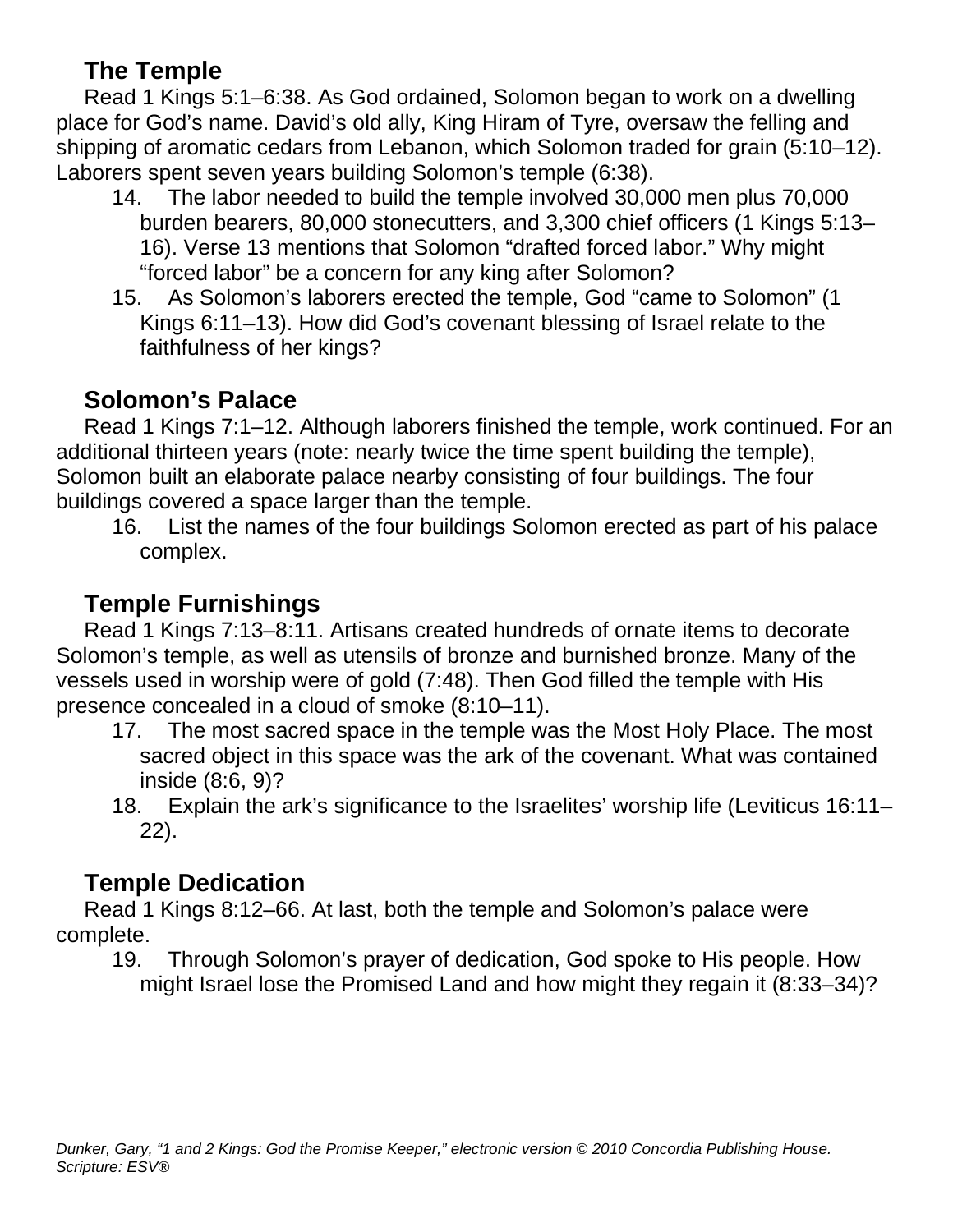#### **God's Response**

Read 1 Kings 9:1–9. God appeared to Solomon again after Israel presented her best sacrifices. God's response carried with it a promise and a warning.

20. What would happen to the temple if Israel "[served] other gods and [worshiped] them" (9:6–9)?

### **God's Word for Today**

The Babylonians overran Jerusalem in 587 BC, leaving behind a pile of rubble that had once been Solomon's temple. Herod's temple renovation project lasted years, but the Roman army razed it, too, in AD 70. Today, a mosque occupies the Temple Mount.

- 21. What event rendered the system of sacrifices and the temple itself useless (Hebrews 9:24–26)?
- 22. God no longer dwells in a temple made of stone. God dwells fully in the flesh of Christ (John 1:14; Colossians 1:19–20). Where also does God's Spirit dwell today (2 Corinthians 6:16)?

### **In Closing**

- *†* Consult your Bible dictionary for facts about the Queen of Sheba, who visited Solomon because of his wisdom.
- *†* Using a Bible dictionary or other resource, investigate the religions that swayed Solomon. Especially take note of Ashtoreth, Milcom, Chemosh, and Molech worship. Think about why God would find these religions detestable.
- *†* Read **1 Kings 9:10–11:43** to prepare for the next session.